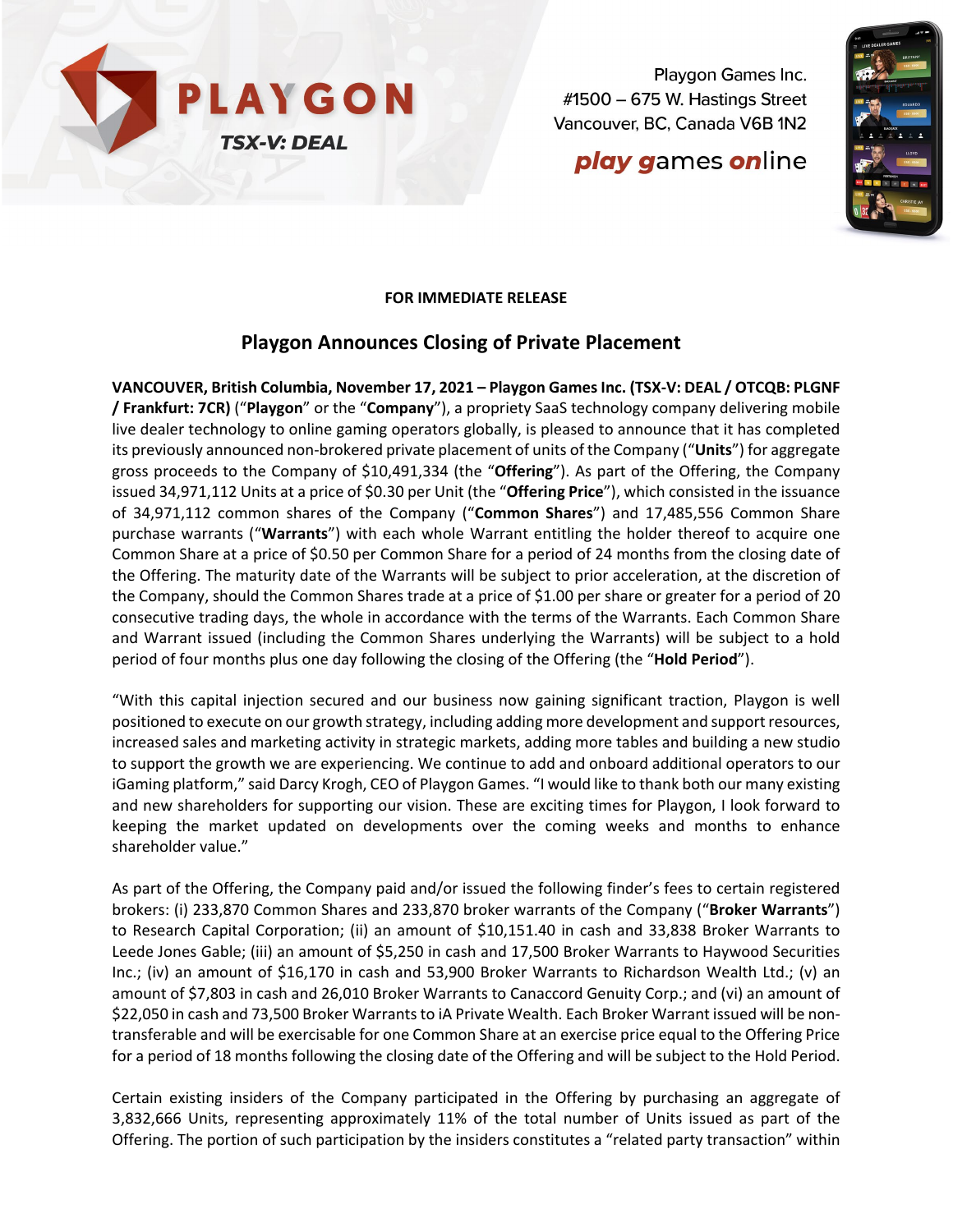

Playgon Games Inc.  $\#1500 - 675$  W. Hastings Street Vancouver, BC, Canada V6B 1N2

## **play games online**



the meaning of TSXV Policy 5.9 and Multilateral Instrument 61-101 – *Protection of Minority Security Holders in Special Transactions* ("MI 61-101"). The Company intends to rely on exemptions from the formal valuation and minority approval requirements of MI 61-101 as neither the fair market value of the subject matter of, nor the fair market value of the consideration for, the transaction, insofar as it involves related parties, exceeded 25% of the Company's market capitalization.

Any net proceeds received by the Company from the Offering are intended to be used to help fund (a) sales and marketing programs for global expansion, (b) additional software engineering, product design, customer support and team leadership, (c) increase IT infrastructure, (d) increase dealer staff and support staff, (e) new studio locations, (f) U.S. strategic initiatives including corporate licensing and certification, and (g) general working capital and corporate purposes.

The Offering remains subject to the final approval of the TSX Venture Exchange.

The securities have not been, and will not be, registered under the United States Securities Act of 1933, as amended (the "**1933 Act**"), or any state securities laws and may not be offered or sold in the United States or to, or for the account or benefit of, U.S. persons (as defined in Regulation S under the 1933 Act), except pursuant to an exemption from the registration requirements of those laws. This press release shall not constitute an offer to sell or the solicitation of an offer to buy securities in the United States, or for the account or benefit of U.S. persons (as such term is defined in Regulation S under the 1933 Act).

#### **About Playgon Games Inc.**

Playgon is a SaaS technology company focused on developing and licensing digital content for the growing iGaming market. The Company provides a multi-tenant gateway that allows online operators the ability to offer their customers innovative iGaming software solutions. Its current software platform includes Live Dealer Casino, E-Table games and Daily Fantasy Sports, which, through a seamless integration at the operator level, allows customer access without having to share or compromise any sensitive customer data. As a true business-to-business digital content provider, the Company's products are ideal turn-key solutions for online casinos, sportsbook operators, land-based operators, media groups, and big database companies.